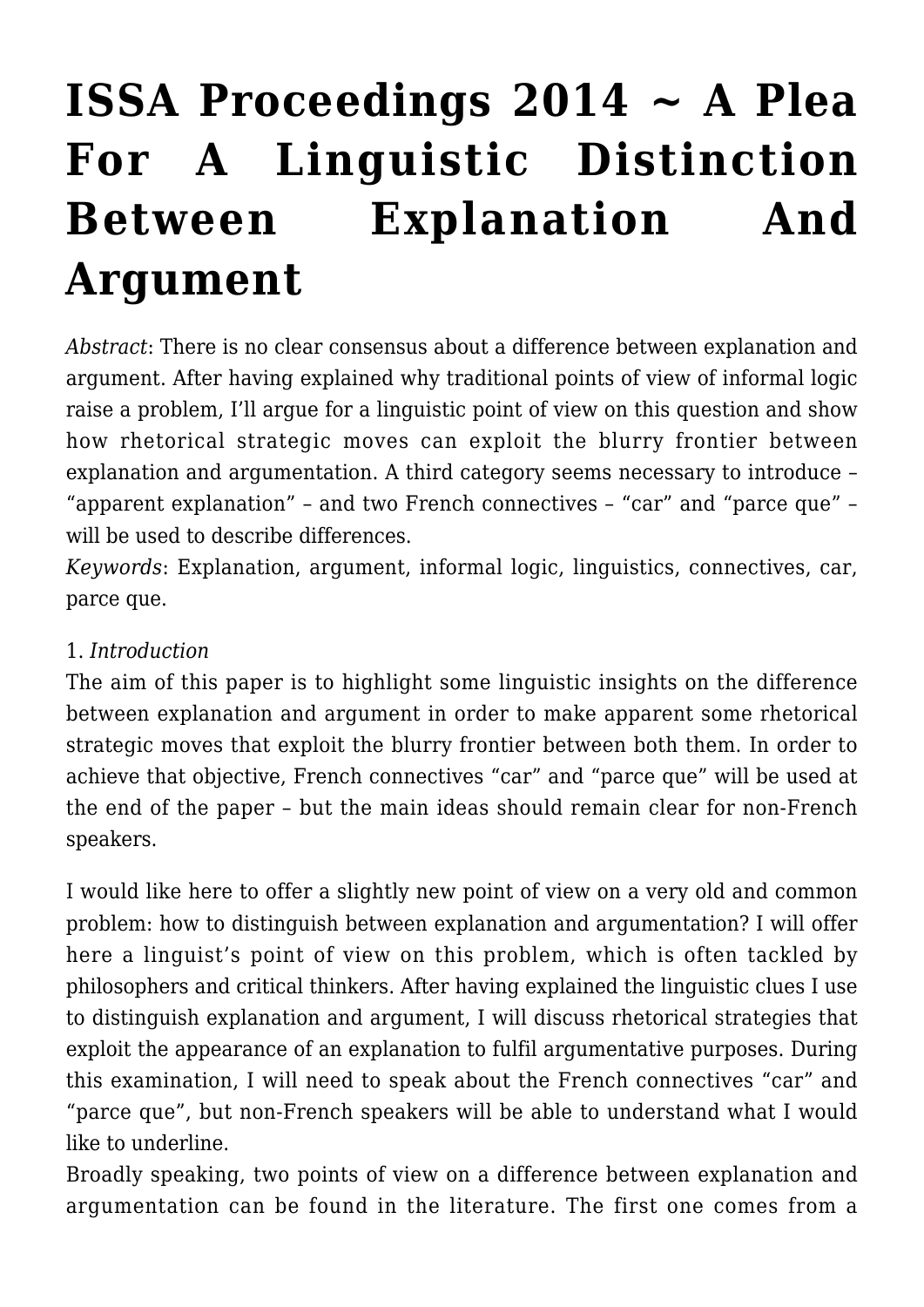philosophical side – mainly informal logic and critical thinking – and a second one comes from a linguistic side, which is perhaps less known outside French tradition on argumentation. There are problems within each of these sides: the old issue of differences between explanation and argumentation is still not resolved. Recently, McKeon (2013) argued for example that explanations should be considered as arguments. On the other side, Trudy Govier (Govier, 2005) has written that explanation and arguments are different, but some explanations can nevertheless be seen as arguments within different contexts.

Now the French linguist Jean-Michel Adam considers that explanations and arguments have different patterns, called sequences. He argued in a seminal book that argumentative sequence (inspired from Toulmin's model) differs from an explicative sequence by the explicit presence of a problem and a solution. Thus, example 1 must be seen as an explanation:

(1) Why should I stop smoking ? Because, as soon as I run, I have difficulties to breathe.

An explanation, according to Adam (Adam, 2011), ties together four "propositions" (not in a logical sense): P. exp. 0: Introduction; P. exp 1: Problem or Question (Why P ? How P?); P. exp 2: Solution or Answer (Because Q) and P. exp. 3: Conclusion – Evaluation. The presence of an explicit question and its immediate answer introduced by because seems to be the criteria to distinguish explanation and argumentation. But the example (2) would probably be seen as an argumentative move in Adam's viewpoint.

(2) I should stop smoking, because as soon as I run, I have difficulties to breathe.

The problem of these two similar examples is that a conclusion can be an *explanandum* and that premises can function as an *explanans*, just because of the presence of a why-question. This sudden change of nature of the sequence seems unsatisfactory, since the semantic point of view within these clauses seems untouched.

On the philosophical side, problems arise because of several difficulties rightfully underlined by Govier (1987):

1. In this example, 'thus' is used is the pardigmatic logical role, preceding the conclusion in an argument. But in other cases, 'thus' functions just as naturally in an explanation.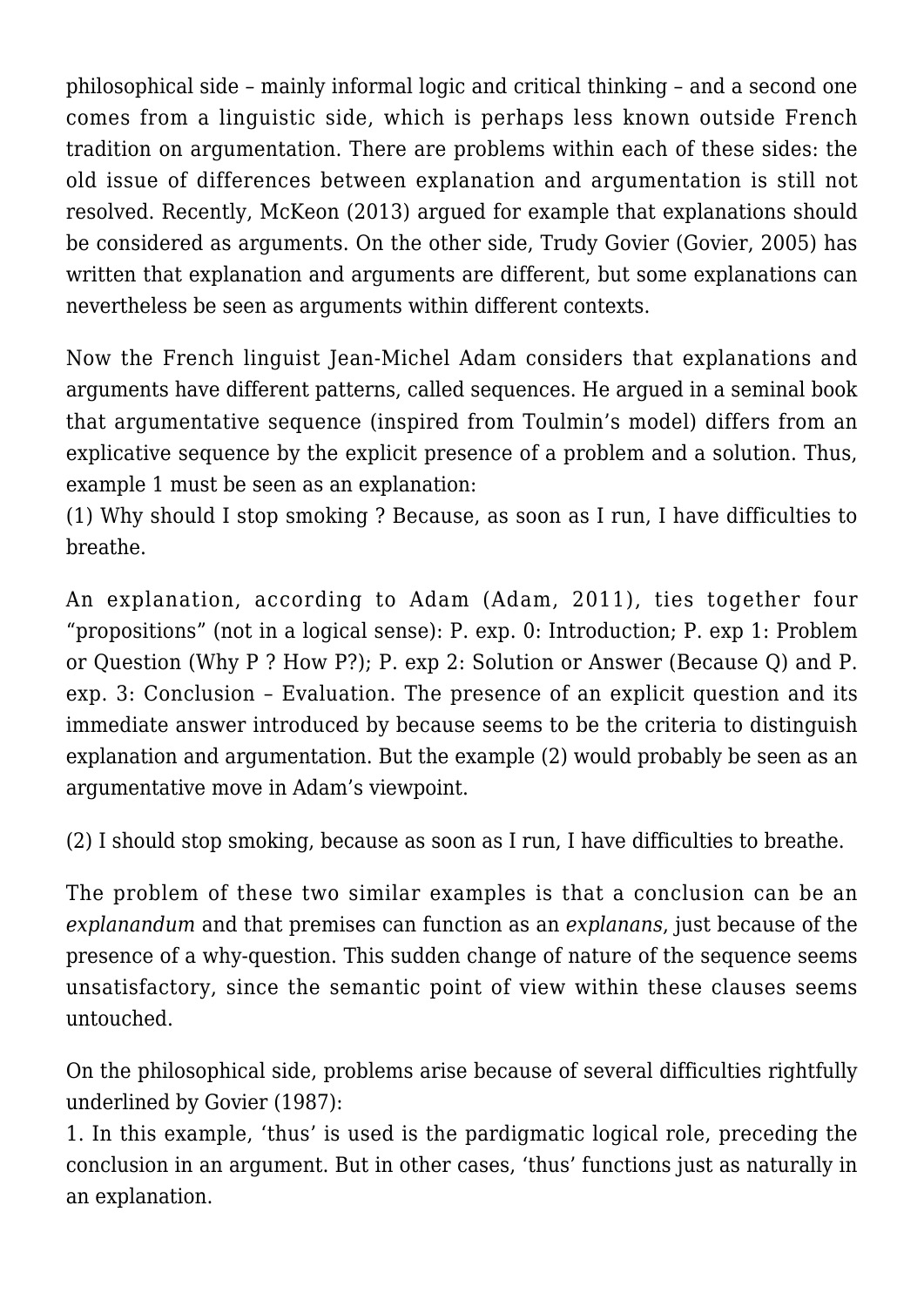2. According to the classic deductive-nomological account, explanation is one type of argument. Although this account is now widely criticized, it was dominant in the philosophy of science for several decades and still enjoys influence.

3. As many informal logic teachers have observed for their displeasure, it is very difficult to teach students the distinction between explanation and argument. They find it hard to grasp in theory and still more difficult to apply in practice.

4. Even when the distinction is grasped in theory, many passages, real or invented, can be interpreted as either explanation or argument. (Govier 1987, p. 159 – 160)

The first quotation illustrates that the same connectives can be used in argumentation and explanation; this is also the case in French. The second one points out that, historically, explanation was just an argument scheme; thus explanation was seen as a category inside argument. The third one illustrates a very common pedagogical problem: a lot of people, including students but not excluding teachers, do not understand the difference between explanation and argumentation. The last one, finally, emphasizes either an empirical problem of some unclassified examples or an insufficiency of theory that prevails to distinguishing explanation and argument. Why is this so difficult to grasp a difference between these two types of reasoning? Answering this question needs to understand first how they are both defined.

To sum up the general frame in which explanations and arguments are distinguished, a good starting point is the following one: "Arguments offer justifications; explanations offer understanding" (Govier, 2005, p. 21). In another way:

*In order for a collection C of propositions to represent one's evidential reasons for a proposition P, one must be more certain of the propositions in C than one is of P. (2) In order for a collection C of propositions to represent one's explanatory reasons for a proposition P, one needn't be more certain of the propositions in C than one if of P* (McKeon, 2013, pp. 286–287)

This leads to consider that "(P) Carole is the best math student in the class, (Q) because she is the only student in the class who is going to a special program for gifted students" (Govier, 2005, p. 22) may be interpreted as an explanation if everyone knows (P) but as an argument if the addressee must be convinced that (Q) is true. Hence, the difference between argumentation and explanation depends on addressee's knowledge.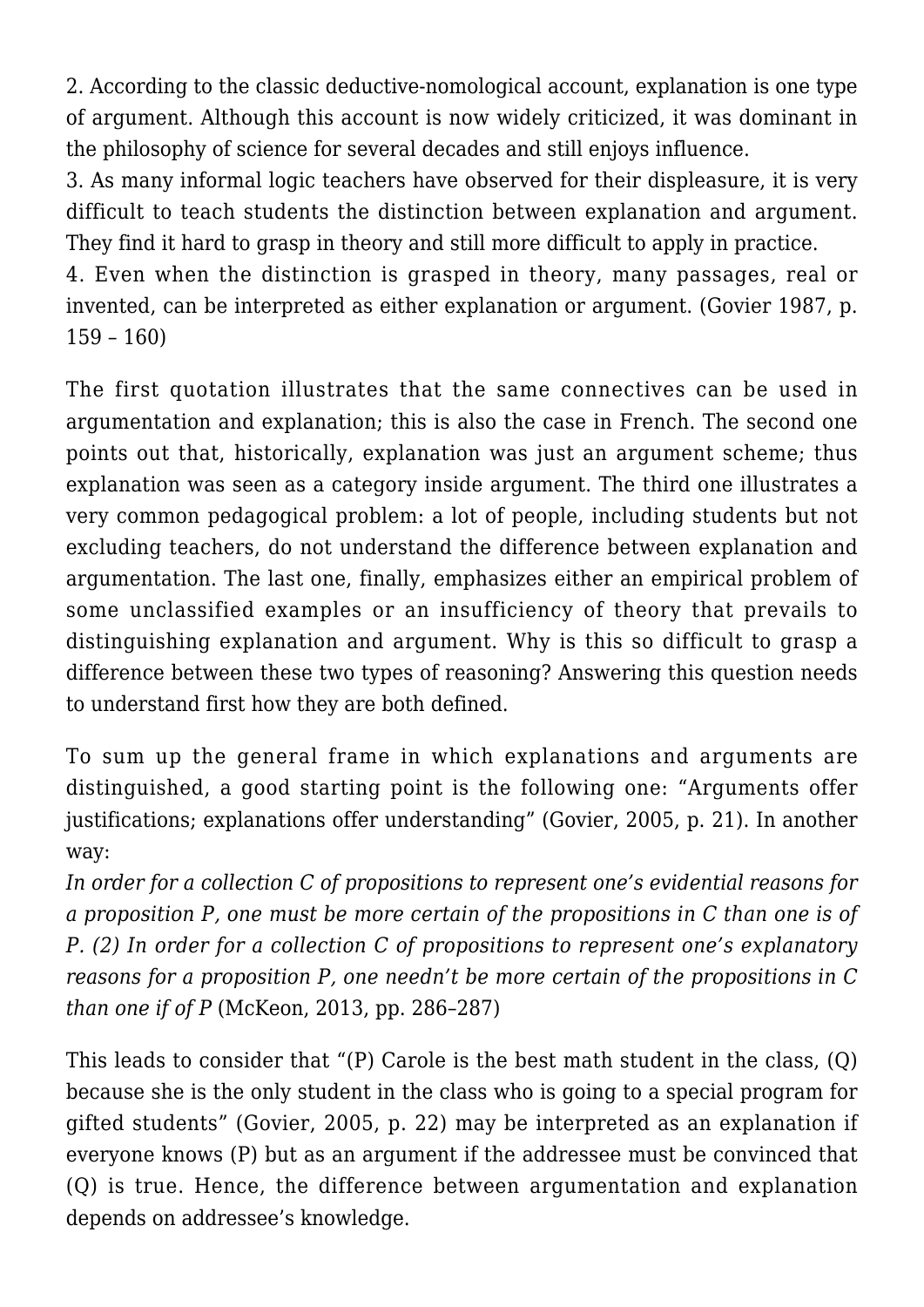But this view, which is presented as unstable as Govier's example of Carole reveals ("Even when the distinction is grasped in theory, many passages, real or invented, can be interpreted as either explanation or argument" (1987: 159)) may also be unsatisfactory. I would like to highlight three obstacles of the philosophical approach in the next sections.

#### 2. *Philosophical obstacles*

The first obstacle is that certainty is viewed as an evaluation by the addressee. McKeon argues against Govier's premise that "one must be more certain of the propositions in C than one is of P" (McKeon 2013: 286), writing: "[Govier's premise] is false. […] I am certain of A and B, but not of C. I come to see that A and B are evidential reasons for C and as a consequence I become equally certain of C […]" (McKeon 2013, p. 287).

This counter-argument exhibits the pronoun "I", which is clearly the addressee's epistemic evaluation of C, between uncertainty or certainty. Thus, certainty appears to be a cognitive reality and not a linguistic feature. It raises a problem of access to an evaluation of certainty for any analyst. This absence of a clear-cut criterion about addressee's evaluation prevents any analyst to settle between explanation and argument in ambiguous cases.

As a linguist, my solution is not to evaluate cognitive certainty but to describe how it is linguistically encoded. Works on epistemic modality**[i]** epitomizes this view on certainty to the extent that "manually annotate and consequently automate identification of statements with an explicitly expressed certainty or doubt, or shades of epistemic qualifications in between" (Rubin, 2010, p. 535) can now be done. It means that a discourse analyst interested in evaluating whether a statement is an explanation or an argument should focus on certainty encoded by the speaker's rather than addressee's evaluation. In this frame, only absolute certainty (the highest of the five levels described by (Rubin, Liddy, & Kando, 2006; Rubin, 2010)) is a relevant category for explanation.

The second obstacle is also tied with cognitive contingencies. Context-dependency is quite an hurdle in this case. These two quotations illustrate the problem [italics are mine]:

Passages that appear to be arguments are sometimes not arguments but explanations. The appearance of words that are common indicators […] cannot settle the matter, because those words are used in both explanations and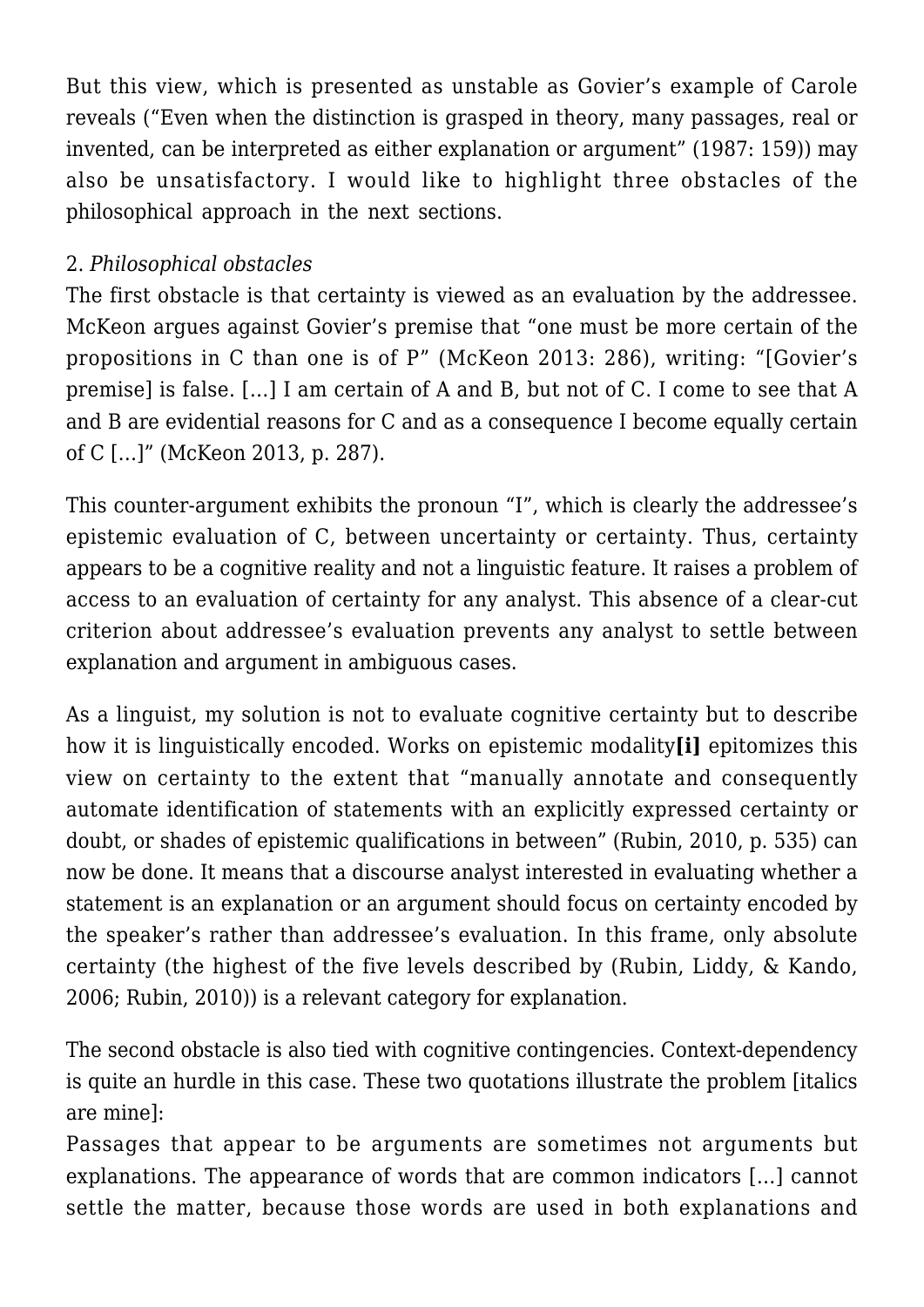arguments. *We need to know the intention of the author*" (Copi & Cohen, 2008, p. 19).

In such a context, there would be no point in arguing for that claim, because there is no need to try to rationally persuade anyone that it is true; the people *spoken to already believe it* (Govier, 1987, p. 23).

My view, as a linguist and discourse analyst, is that we can only infer relevant intentions from what is said and make assumptions about the addressee's mental states (beliefs, desires, intentions, etc.) from a contextual point of view. Works by Grice (1975) or Sperber & Wilson (1996) are typically used to calculate meaning from what has been said. On the other side, rhetoric is first defined by making adjustments with addressee's beliefs and desires (Herman & Oswald, 2014). Knowing intentions and beliefs is quite an impossible task, but a discourse analyst should make assumptions or hypotheses about these mental states and estimate their probability within a given context of communication.

The third philosophical obstacle is linked with a strong vision of truth. "Explaining why C II should stop smoking is true is the very same thing as giving a reason to think C is true" (Wright, 2002, p. 37) is a typical quotation that illustrates how evaluating truth is unavoidable in these matter or in order to settle the question. Linguists, on the other side, aren't generally interested in knowing the truth, but they are interested in showing how reality is represented.

(3) (P) Joe took the time machine, (A) because he needed digital pictures of Napoleon during the battle of Waterloo.

(3) will be seen as an explanation even if (P) is very likely to be false in 2014, because (P) is represented as real. Linguistic markers underline it: use of the simple past; act of an assertion; no doubt mentioned on an epistemic level. This utterance appears to be true and is intended to appear so for the addressee independently of our knowledge of the state of the world.

So, if we accept to get around those obstacles as I do with the linguist's points of view I've just underlined, we can define explanation like this:

Explanation of a proposition (p) by a proposition or a set of propositions (q) implies that (p) is linguistically presented as indisputable, i.e. represented as true or as certain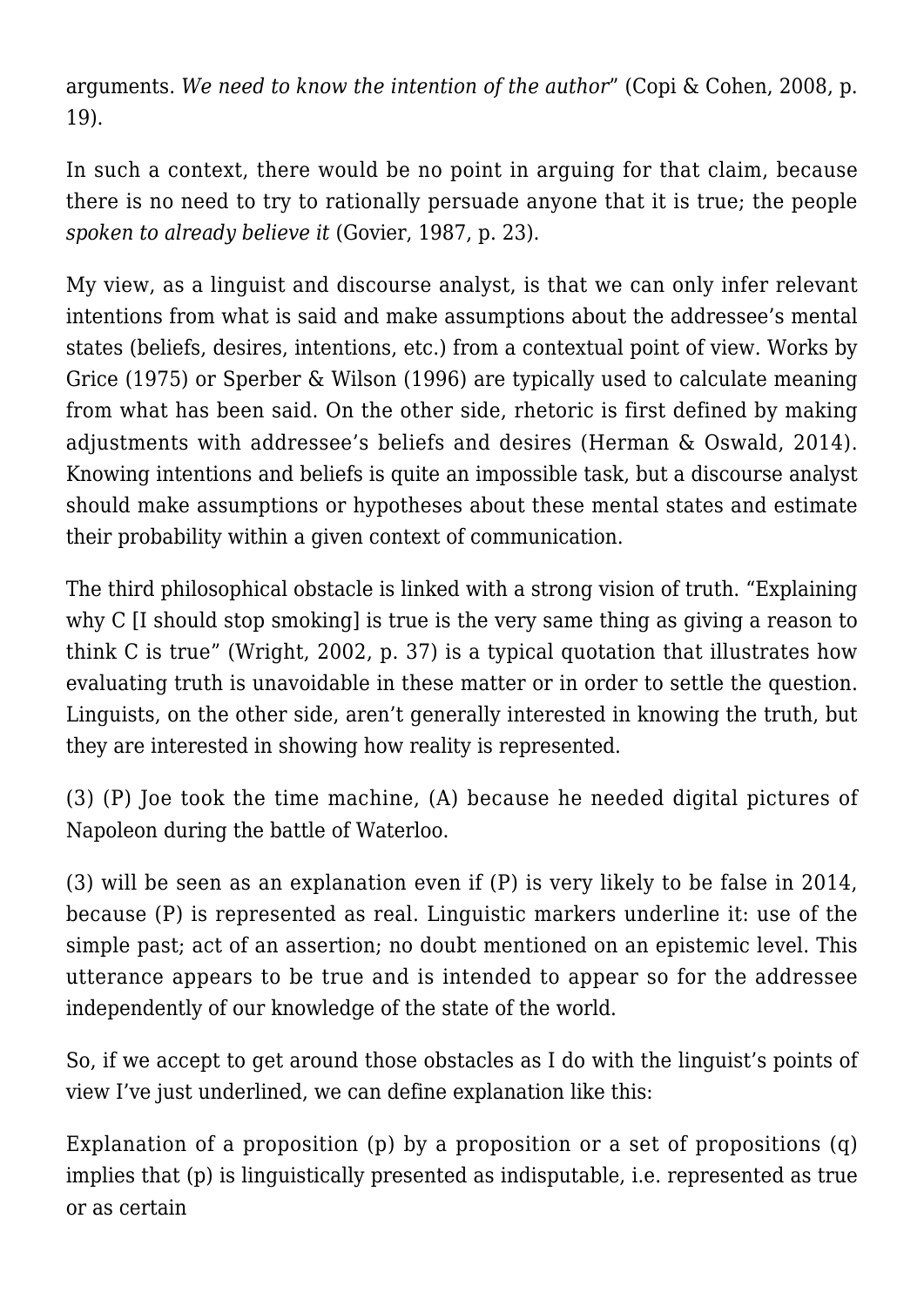This leads of course to another difficulty: what is linguistically indisputable? The key criterion I shall use here is *linguistic modalities*.

## 3. *Using linguistic modalities*

I'll use the most thorough book on the subject in French, Laurent Gosselin's book published in 2010 (Gosselin, 2010) in which he detailed six types of modalities: alethic, epistemic, appreciative, axiological, boulomaïc and deontic modalities. It is important to underline that we will not use logical modalities like necessity or contingency. Of course, the modalities that are tied with the question of explanation are essentially alethic modalities (truth represented) and epistemic modalities on certitude. Let's see those two cases.

"Alethic modality characterizes fundamentally descriptive judgments [they are supposing preexisting facts and report them] that refer to an existing reality, independently of judgments passed on it"(Gosselin 2010 : 314), my translation). Statements expressing alethic modality are not considered as standpoints, but as facts which cannot be presented with "I guess that" or "I find that" – see example 4. This is quite a good test to identify modalities.

(4) Joan is a widower  $\rightarrow$  ?? I guess that Joan is a widower / It is a fact that Joan is a widower

Conversely, epistemic modalities are linked with subjectivity. Gosselin talked about "subjective truth". It is difficult to insert a circumlocution like "It's a fact that" before an epistemic utterance – see example 5 – without a sort of power grab on this utterance. There's no problem however to insert "I guess that"

(5) My computer is too old  $\rightarrow$  ? It is a fact that my computer is too old / I guess that my computer is too old

Alethic modality is quite clear: it is the only modality that necessarily leads to an explanation. Those statements are linguistically represented as true. Hence, any causal conjunction following an alethic statement A is designed to offer an explanation of it (why A? or How A?).

Dealing with epistemic modality is a bitt more complex and confusing. Epistemic modality concerns "subjective truths", beliefs on objects of this world, "descriptive judgments which do not constitute value judgments, but which do not also put back to an autonomous reality" (Gosselin, 2010, p. 325). With epistemic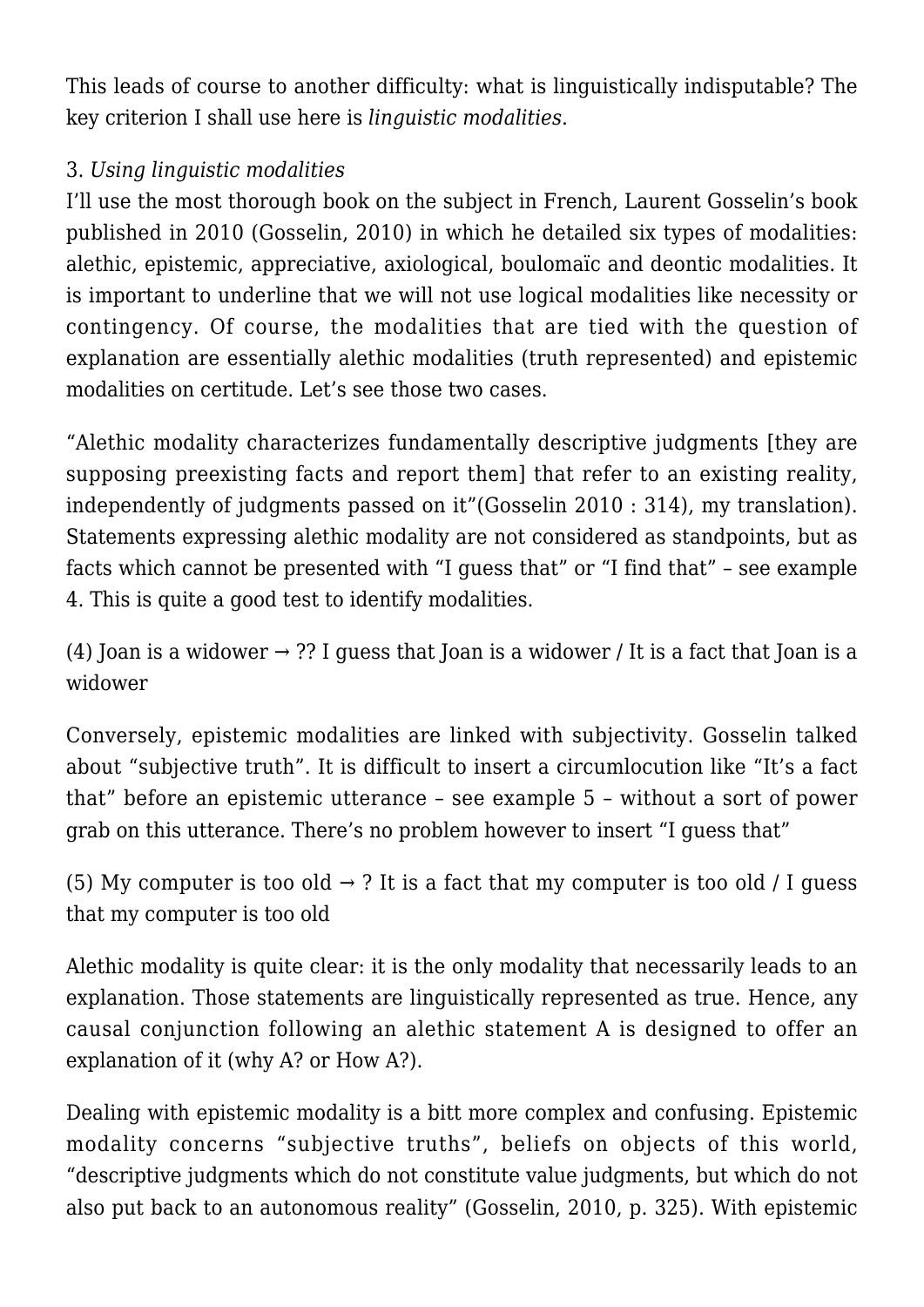modality, what is represented is not a matter of truth but a matter of certainty and a matter of degrees of certainty.

In principle, epistemic modality expressed in (6) leads to argumentation, since the conclusion is a standpoint and following arguments give reasons to justify beliefs.

(6) My computer may be too old now.

But there is a major problem with epistemic modality when the epistemic value is absolute certainty (e.g.: "My computer is too old"). Here, the subjective part of the clause, which was inherent in the modal verb "may", seems erased by the certitude of the modal verb "to be". This is a strong rhetorical move when epistemic modalities appear to be transformed into alethic ones – see the move between  $(7)$  and  $(8)$ .

(7) "It is estimated that there are 2 million weapons in Switzerland"  $\rightarrow$  (8) "There are 2 million weapons in Switzerland" (and it's a fact)

With this kind of move, an evaluation of reality appears to be encoded as something which is imposed as true. In this case, when reasons are provided, they appear as explanations. (8) is not expected to be contradicted or called into question. This strategy offers a crucial advantage for the speaker, which is pointed out by Aristotle in Topics:

*Not every problem, nor every thesis, should be examined, but only one which might puzzle one of those who need argument […]. For people who are puzzled […] to know whether snow is white or not need perception*. (Aristotle, 2014)

This move – transforming epistemic clauses into alethic utterances – uses what Danblon (2001) calls obviousness effect. A consequence of this effect is to let appear some premises or conclusions as not open to discussion or to justification or not expecting to be discussed – as some linguistic presuppositions do.

#### 4. *Pseudo-explanations*

There are also moves in which the speaker can exploit the blurring lines between explanation and argument without transforming modalities. In order to analyze such moves, one must decide if the conclusion of an argument or an explanation is represented as admitted. In other words, the analyst must evaluate if the speaker commits the audience to believe the reality described in the conclusive clause. This evaluation, founded on linguistic clues, leads me to conclude that we need a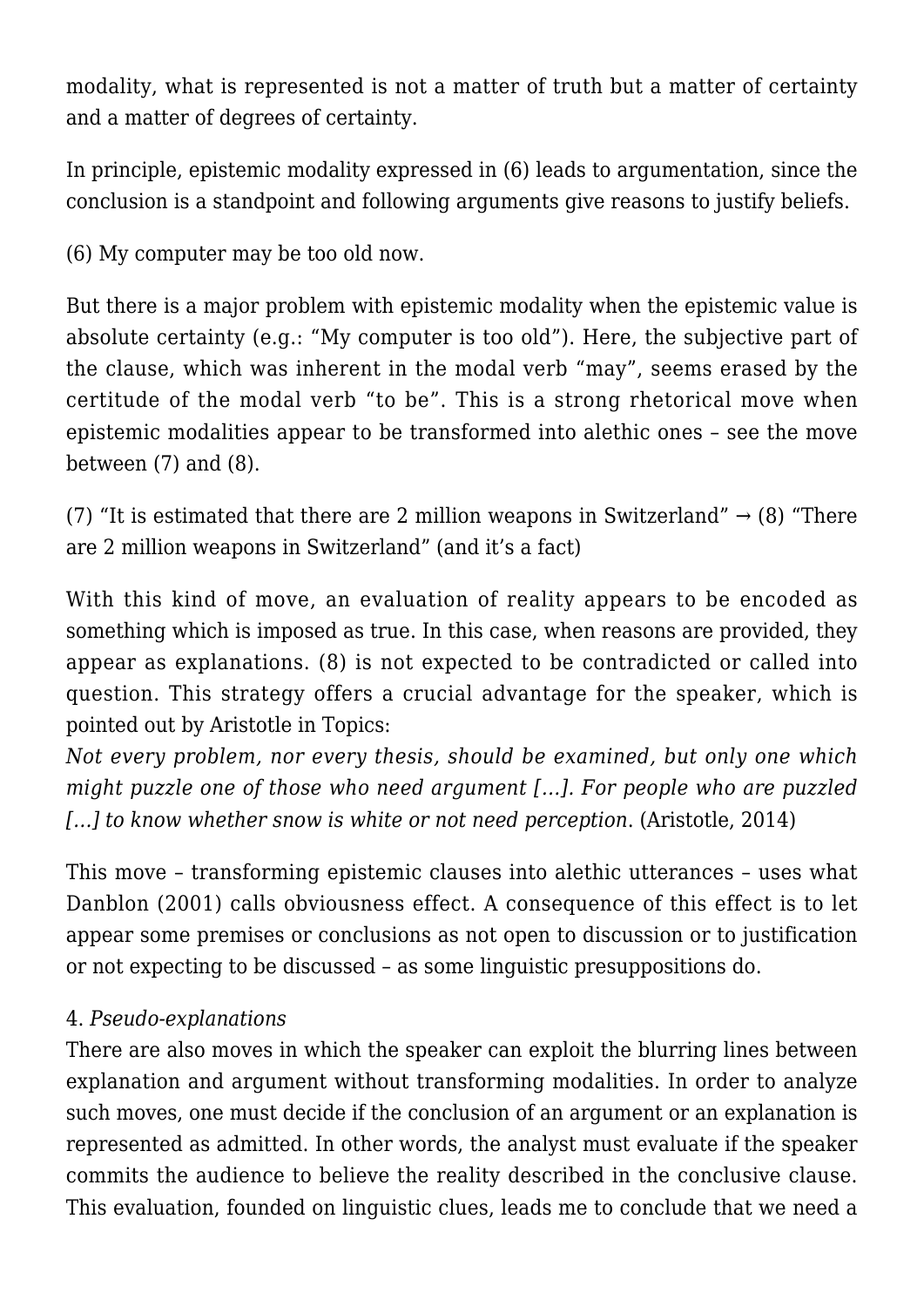third category between argument and explanation: a kind of pseudo-explanation where (p) is considered as admitted and takes advantage of the certainty expressed to appear as explicative but, as these statements remain non-alethic, they may be disputed like an argument. Here are some cases of apparent explanations or *pseudo-explanations*:

The first case exploits the "invisible" epistemicity of non-axiologic evaluative terms: "Philip is tall", "Taxis are expensive". This move counts clearly on a supposed common ground, or a *doxa,* between speaker and audience. If Philip is a classic European basketball player, probably no one will contest (P) "Philip is tall"; if he is a grown-up French man whose height is about 1m80 (5.91 feet), (P) will probably be more disputable. If, finally, his height is about 1m55 with the same contextual data, (P) will probably be considered as ironic. Because the speaker counts on a collective acceptance on his/her claim, "Philip is tall, because he ate a lot of soup" can be counted as an explanation. Still, the "conclusion" part of it remains intrinsically epistemic and cannot be considered as "pure" explanation.

The second case is an echo of the first one. *Doxa* and stereotypes taken for granted – e.g. "French people are eating cheese after the main course, because…" – offer also apparent explanations. In this example, the speaker gives no linguistic clue that "French eating cheese after the main course" is a disputable generalization. It is assessed as a monolithic truth. Hence, the audience is invited to consider it as true and non-disputable.

The third and last case I see – without aiming at completeness of these observations – can be called a gamble on certainty. The future tense, even if it is inherently unknown and disputable, may encode a virtual certainty. "John will arrive at noon: he told me that he caught the 11:00 am train" offers an example where future can be taken for granted and represented as certain.

These cases have one common trait: they count on audience's acceptance. Now, in contrast, we may find alethic clauses that are in fact linked with argument and not explanation or pseudo-explanation. Inference to best explanation is, despite its name, an argumentative move. If (9) is alethic, (p), in example 10, becomes epistemic, because (q) is used to establish the truth represented in (p).

(9) John has left the party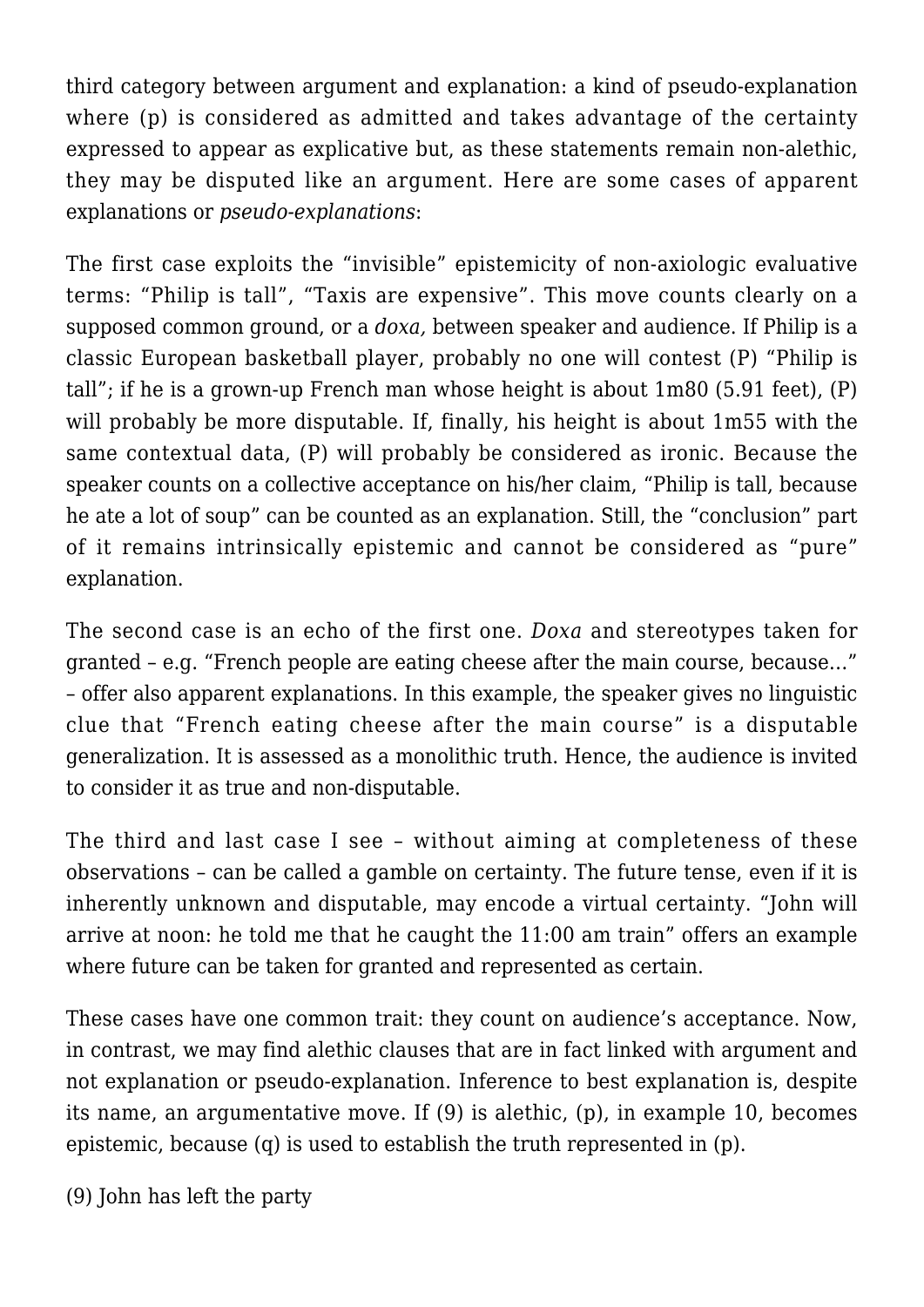(10) (p) John has left the party, (q) because no one has seen him for an hour

Yet, alethic form of (p) conceals the intrinsically uncertain conclusion. Note that "I am certain that John has left the party" is completely epistemic and appears paradoxically less certain than (2). In these cases, the process of establishing a conclusion implies in retrospect that (p) cannot be considered as true or certain. Hence, it cannot be an explanation. It is important to see that alethic nature of (p) disappears when it becomes clear that (p) is inferred and not stated.

| Linguistic representation               | Nature of<br>(p) because (q) | <b>Expectations</b>                              |
|-----------------------------------------|------------------------------|--------------------------------------------------|
| A. (p) is represented as a true<br>fact | Explanation                  | (p) will probably not be called into<br>question |
| B. (p) is represented as<br>dmitted     | Pseudo-<br>explanation       |                                                  |
| C. (p) is represented as<br>fisputable  | Argument                     | (p) can be called into question                  |

Table 1: Explanation, apparent explanation and argumentation

Finally, axiological or evaluative modalities ("I love it") are not represented as true nor admitted because of the speaker's commitment in evaluative terms and deontic modalities ("we should do that") are intrinsically tied with a possible disagreement. These cases are open to disputation, which is a key criterion to identify an argumentative process. Even when appreciative modalities are generalized, for instance "This is a great movie", the subjective adjective "great" is intrinsically representing a subjective evaluative standpoint that isn't cancelled in generalization. Let's sum up our position, before seeing how connectives can interact with this table.

5. *French connectives in interaction with explanation and argument*

Because can be translated in French either by "parce que" or "car" (see Zufferey, 2012). The main difference is the following one: "Parce que" is generally and quite often connected to an explicative move:

"Affirmation that p has a cause q, in the phrase p parce que q always takes for granted truth of p. We start with p, considered as undisputed and then we present its origin q". (Groupe Lambda-l, 1975, p. 59, my translation)

This quotation of the seminal article on differences between those French connectives highlights that q can be taken for granted, even if q is open to discussion. Hence, using "parce que" is a possible rhetorical strategy in order to make an argument appear as an explanation: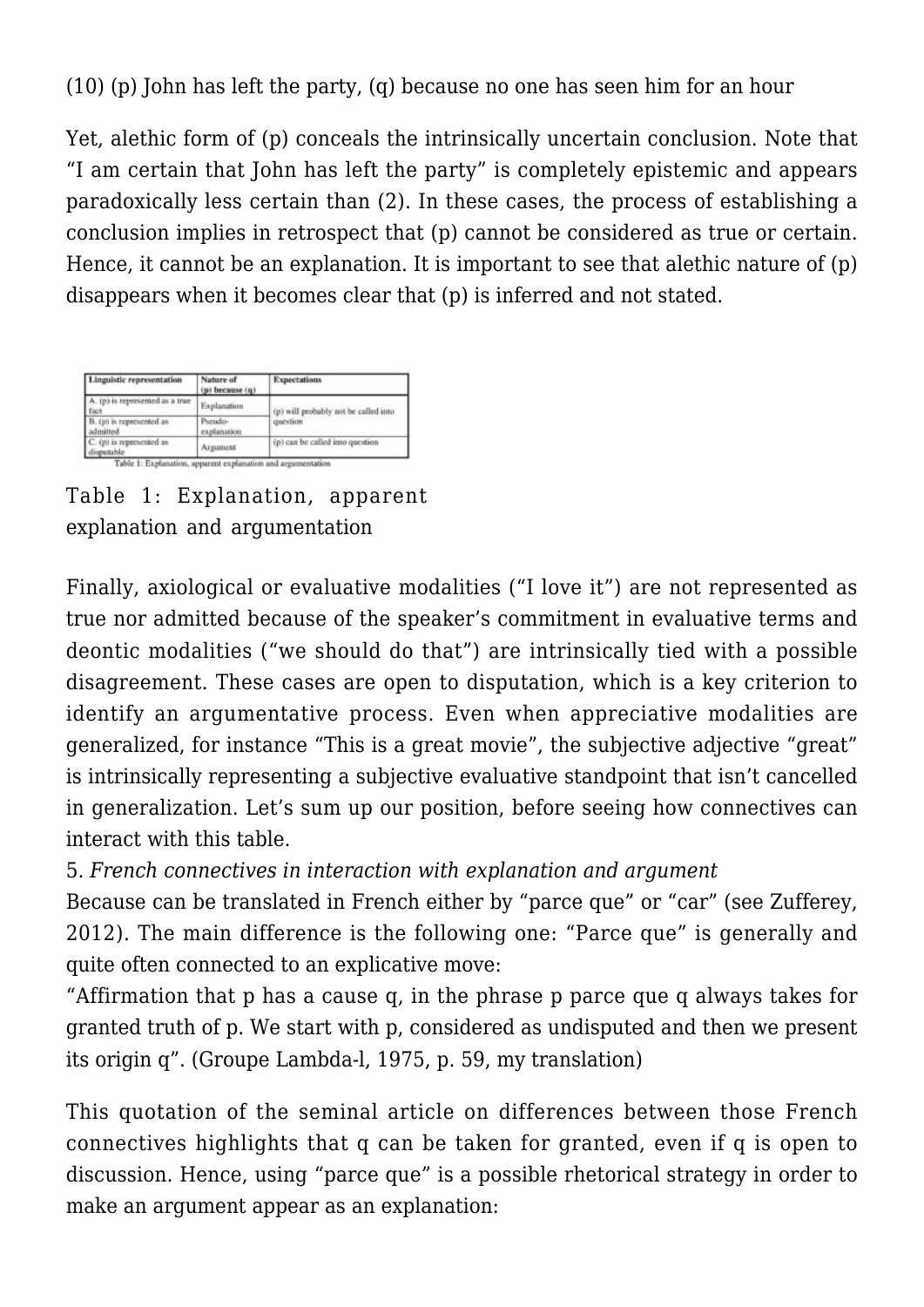(11) According to Samy Chaar, who has met her some time ago, this nomination "is good news, because [parce que] we have avoided a war of succession" (*Le Temps*, October 10 2013, my translation).

Example (11) illustrates that the speaker seems to "forget" the evaluative modality contained in "good news" and offers this argumentative move as an explanation. The obviousness effect of "good news" included in an explicative move is an interesting power grab: the audience is supposed to accept the idea of "good news". This strategic move can be illustrated in table 1 from case C to case A and B. Unlike "parce que", "car" is exclusively argumentative:

Enunciation of q is represented as being intended for justification of the enunciation of p (groupe lambda-l 1975 : 259, my translation)

"Car" illustrates a double meta-discursive move: "I've said p and I justify p by saying q". "Car" doesn't directly give a cause of (p) but a reason that justifies saying (p). This presupposes that (p) can be disputed. Therefore, "car" is strictly an argumentative indicator. Hence, when "car" is used with apparent explanations, it reveals inherently greater expectations to be called into question than with "parce que" and gives up "explicative appearance" to exhibit an argumentative nature. This move from case B in table 1 to case C can be illustrated by (example 12)

(12) (p) The conference fee is expensive, (q) because (CAR) organizing committee must pay many students to do the job

The use of "car" instead of "parce que" reveals that (p) may already be a disputed issue in a community that leads the speaker to a justification. The speaker acknowledges that (p) is a matter of concern or may lead to an open debate. Thus, the pseudo-explanation is in fact embedded in a real or potential argumentative situation. Some examples are even stranger. In principle, if "car" is strictly argumentative, one shouldn't find "car" with alethic modality. It's not the case. Examples (13) and (14) show it:

(13) (p) Noël Mamère : "I'm leaving the Green Party, (q) because [car] the party is captive of its factions" (Le Monde, September 26, 2013, p. 10, my translation).

(14) (p) Nelson Mandela's agony goes on (q) because [car] "his soul isn't in peace", according to traditional chiefs who estimate that Mandela's ancestors are irritated by family quarrels (Tribune de Genève, June 30, 2013, my translation)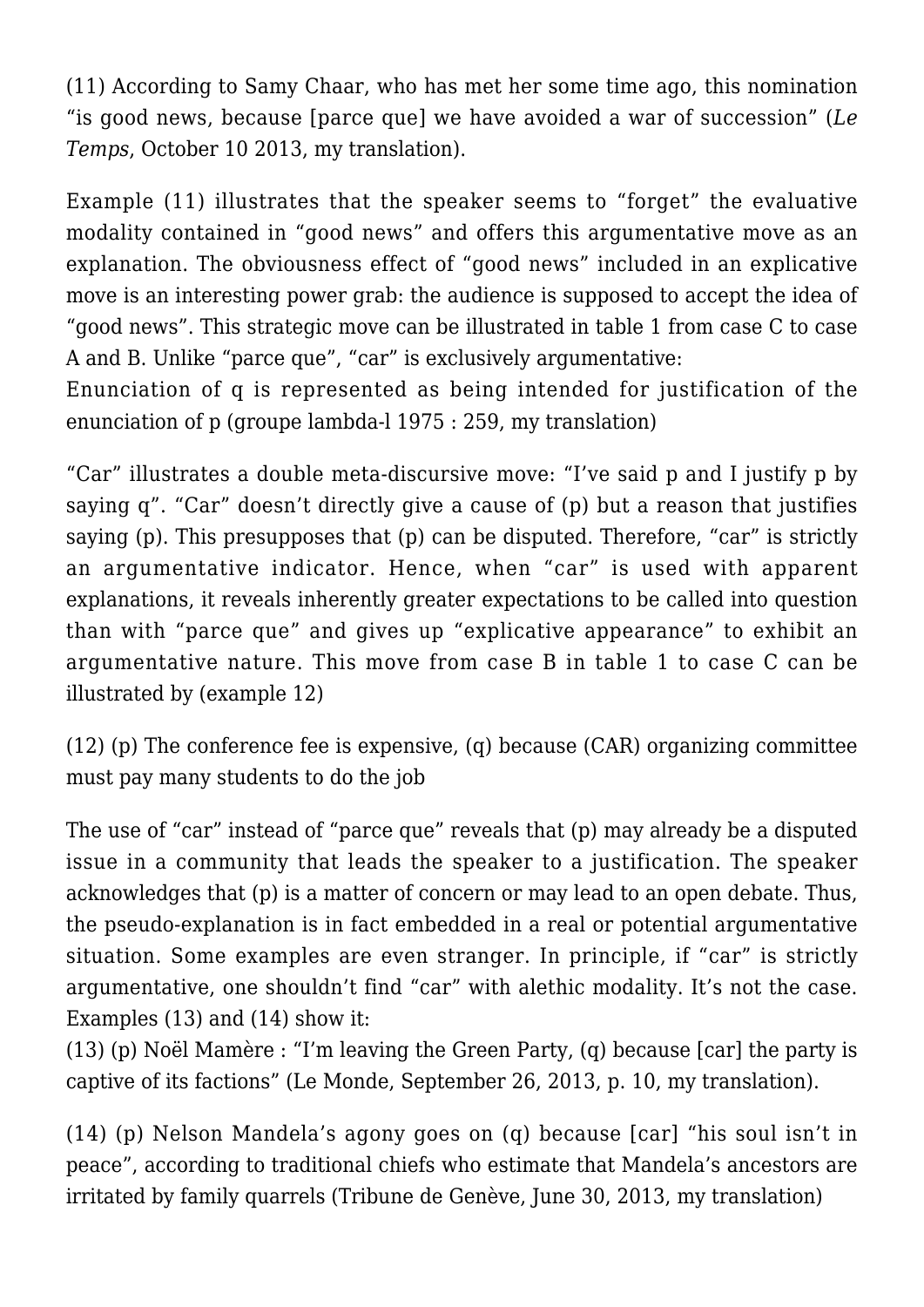In those examples, (p) are undisputed statements of fact. So, what are the effects of this move from case A in table 1 to case C ?

From a contextual point of view, Noël Mamère's and Nelson Mandela's cases are clearly moving from a non-polemic linguistic explanation taking place in a polemic context. Even if truth of (p) isn't called into question, the causes in (q) are expected to be disputed. "Car", in these situations, reveals the speaker's selfconsciousness that his/her explanation will almost certainly create a dispute or arouse an opposition: disagreements about offered causes or about the link between (p) and (q) are now expected.

This… explanation may let us understand an empirical test lead by Sandrine Zufferey (2012). In this test, participants were asked to fill a blank within two clauses with either "parce que", "car" or "puisque" (since). Example (15) has delivered rather unexpected results.

(15) John laughed \_ Peter stumbled

Indeed, 72,5% of participants put "parce que" (72,5%) as a connective between these clauses whereas 27,5% participants prefer "car" (27,5%). It is perfectly standard and expected to see a massive preference for "parce que" because of the alethic nature of "John laughed". But how to explain that more than a quarter of tested people prefer "car"? It is difficult to answer, because there wasn't any situational context in this test. But in order to understand that "car" is still perceived as possible, one must probably admit that "car" shows a readiness for a discussion. To be more precise, "car" indicates that "Peter stumbled" may be disputed as the true or the only cause of John's laughter.

#### 6. *Conclusion*

We wanted to highlight in this paper that, in a linguistic perspective, two criteria must be used to make fruitful distinction between explanation and argument: one is a semantico-enunciative analysis of proposition (p) which may be done with linguistic modalities; the second one is pragmatic expectations to be eventually called into question a in a real or potential context. These two criteria lead to distinguish in fact three categories: explanations, apparent explanations and arguments. We defined apparent or pseudo-explanations as non-alethic clauses explained or justified by some reason if and only if these non-alethic clauses are expressed with an absolute certainty, i.e. taken for granted by the speaker.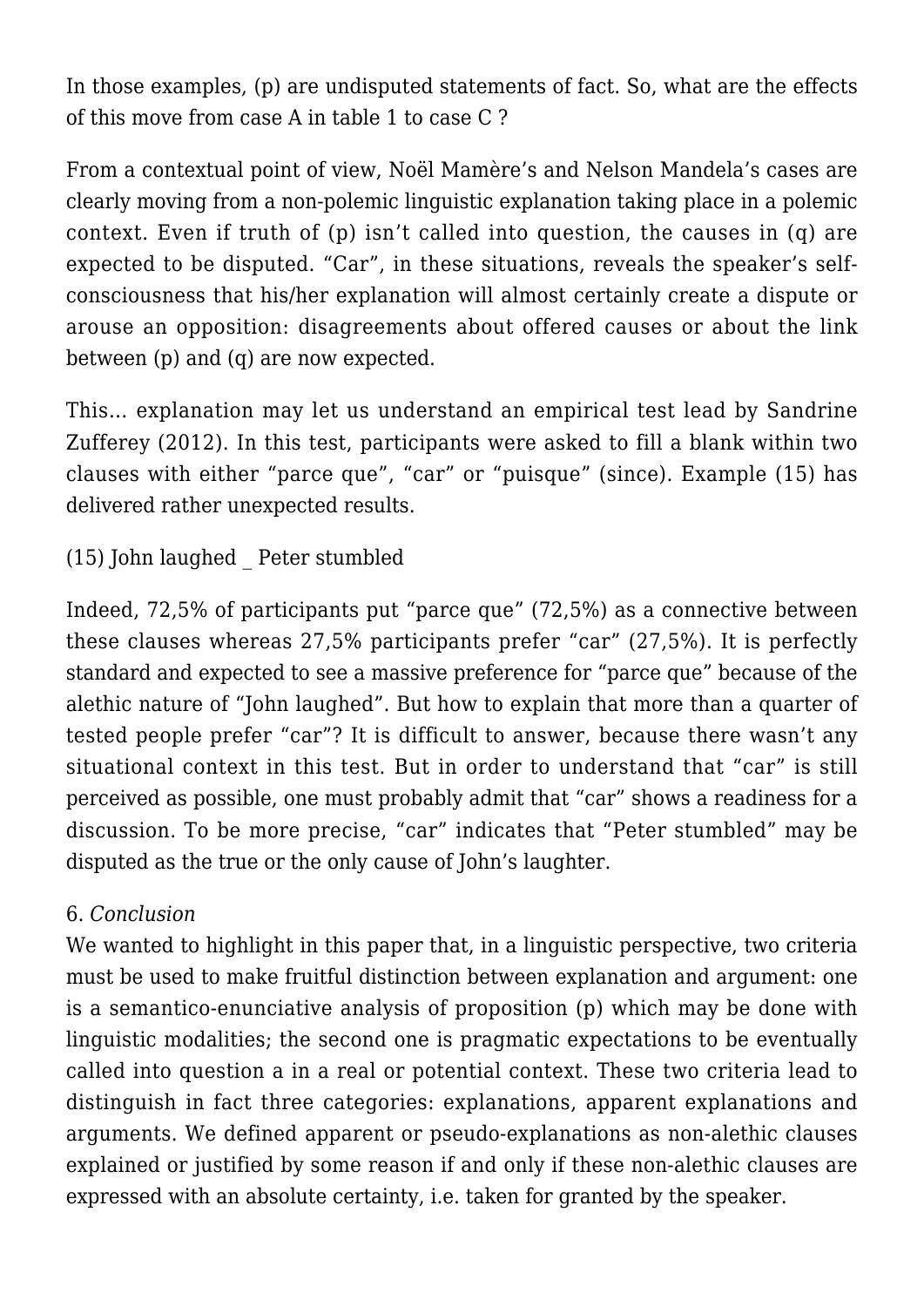Strategic moves to open or to close a possible disputation must be analysed within this frame. We may find at least two cases: non-certainty bound modalities (deontic or evaluative modalities for example) may be linguistically encoded as generalized ("This is a wonderful movie"). In this case, it seems that the evaluative nature of this clause will remain as argumentative. But in the second case ("John is rich"), erasing the epistemic nature of this clause ("I think that John is rich") leads in fact to turn an argumentative move into an explanation. Finally, the dynamics of some connectives (at least in French) is a way to analyse rhetorical and strategic moves: adding a layer of explanation on intrinsic argument (some uses of parce que) or expressing in an explanation an expectation of plausible future argument (some rare cases of car).

### *Acknowledgements*

Thanks to Steve Oswald for the precious help in Amsterdam, to Jérôme Jacquin for the motivating moral support and to Thierry Raeber for his enthusiasm and nice ideas of linguistic tests.

#### NOTE

**i.** "Epistemic modality, or certainty, concerns a linguistic expression of an estimation of the likelihood that a certain hypothetical state of affairs is, has been, or will be true (Nuyts, 2001). Subtle linguistic clues, or markers, contribute toward the user's understanding of how much credibility can be attached to individual propositions and whether the information comes from the first-hand or second-hand sources" (Rubin, 2010, p. 535)

#### *References*

Adam, J.-M. (2011). *Les textes: types et prototypes.* Paris: A. Colin.

Aristotle. (2014). *Complete works of Aristotle, Volume 1: The revised Oxford translation*. Princeton University Press.

Copi, I. M., & Cohen, C. (2008). *Introduction to logic* (13 edition.). Upper Saddle River, N.J: Prentice Hall.

Danblon, E. (2001). La rationalité du discours épidictique. In M. Dominicy & J.-M. Adam (Eds.), *La mise en scène des valeurs: la rhétorique de l'éloge et du blâme* (pp. 19–47). Lausanne - Paris: Delachaux et Niestlé.

Gosselin, L. (2010). *Les modalités en français: la validation des représentations*. Amsterdam - New York: Ed. Rodopi.

Govier, T. (1987). *Problems in argument analysis and evaluation*. Dordrecht - Providence-U.S.A: Foris.